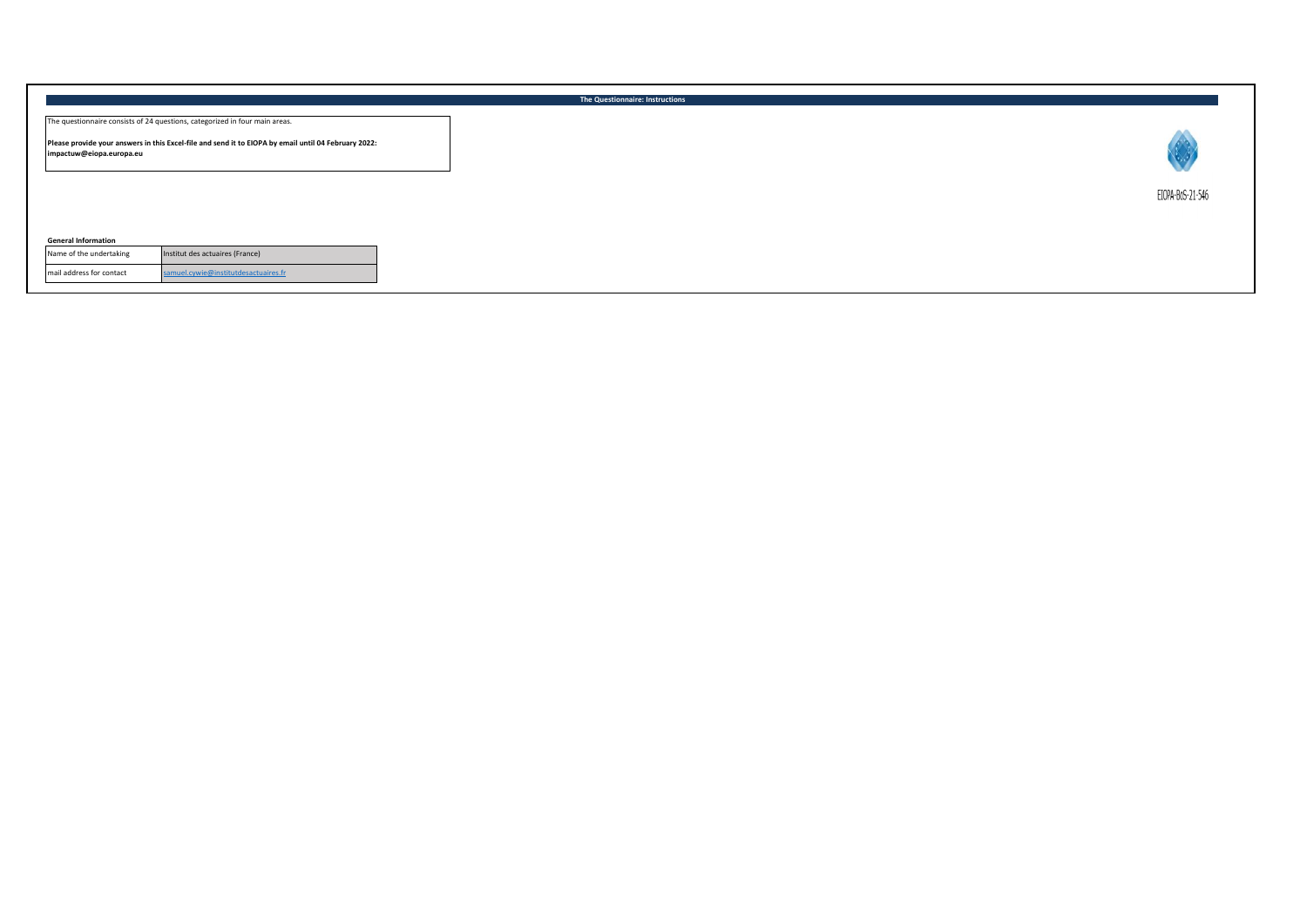# **Influence of climate change on physical risk exposures and insurance underwriting**

## Question 1 Question 2

Based on your assessment, how strongly is the physical underwriting risk exposure in the following non-life LoBs generally affected by climate-related hazards (Table 1, Annex)?

Please indicate according to the drop-down list.

|                                                   | Expected impact of climate change on physical<br>underwriting risk exposures |     |              |      |                   |
|---------------------------------------------------|------------------------------------------------------------------------------|-----|--------------|------|-------------------|
| LoB                                               | <b>Not affected</b>                                                          | Low | Medium       | High | Not<br>Applicable |
| 4) Motor vehicle liability                        |                                                                              |     | $\mathbf x$  |      |                   |
| 5) Other motor insurance                          |                                                                              |     | X            |      |                   |
| 6) Marine, aviation and<br>transport insurance    |                                                                              |     | X            |      |                   |
| 7) Fire and other damage to<br>property insurance |                                                                              |     |              | X    |                   |
| 8) General liability<br>insurance                 |                                                                              |     |              |      | $\mathbf x$       |
| 9) Credit and suretyship<br>insurance             |                                                                              |     | $\mathbf x$  |      |                   |
| 10) Legal expenses<br>insurance                   |                                                                              |     |              |      | $\mathbf x$       |
| 11) Assistance Insurance                          |                                                                              |     | $\mathbf{x}$ |      |                   |
| 12) Miscellaneous financial<br>loss               |                                                                              |     |              |      | x                 |

Question 3 Question 4 Have you raised in the past, or do you plan to raise, insurance premiums in specific LoBs due to the impact of climate-related hazards (Annex, Table 1) on physical risk exposures?

If yes, please explain with regard to your lines of business and the impact of climate-related hazards.

| LoB                                               | Yes | No | Not Applicable | Comment                                                                                                                                                                                                |
|---------------------------------------------------|-----|----|----------------|--------------------------------------------------------------------------------------------------------------------------------------------------------------------------------------------------------|
| 4) Motor vehicle liability                        |     |    |                | Motor pricing through localized exposures ("zonier") is fined tuned to allow a<br>better identification of areas with exposed geographical risks                                                       |
| 5) Other motor insurance                          |     |    |                | same as Motor                                                                                                                                                                                          |
| 6) Marine, aviation and<br>transport insurance    |     | x  |                | Hurricanes and flood events are likely to have a higher impact on any transports<br>insurance putting pressure on prices on a medium term                                                              |
| 7) Fire and other damage to<br>property insurance |     |    |                | This line is the most exposed to climate risks and is also experiencing a change in<br>pricing habits with refined localized exposure pricing                                                          |
| 8) General liability<br>insurance                 |     |    | X              | We consider litigation risks to which general liability would be associated as out of<br>scope in this pilot exercise                                                                                  |
| 9) Credit and suretyship<br>insurance             |     |    |                | supply chains are impacted by the increase of climate change linked claim.<br>https://www.gtreview.com/supplements/gtr-credit-political-risk-insurance-<br>2021/euctainability.trade.credit.incurance/ |
| 10) Legal expenses<br>insurance                   |     |    | x              | We consider litigation risks to which legal expense insurance would be associated<br>as out of scope in this pilot exercise                                                                            |
| 11) Assistance Insurance                          |     | x  |                | Assistance insurance is impacted mostly through the increase of claims requiring<br>assistance                                                                                                         |
| 12) Miscellaneous financial<br>oss                |     |    | $\bf{x}$       | We consider litigation risks to which legal expense insurance would be associated<br>as out of scope in this pilot exercise                                                                            |

Based on your assessment, which type of climate-related hazards (Table 1, Annex) influences the physical underwriting risk exposure in the following LoBs most?

Please indicate according to the drop-down list.

|              | underwriting risk exposures | Expected impact of climate change on physical |      |                   |
|--------------|-----------------------------|-----------------------------------------------|------|-------------------|
| Not affected | Low                         | Medium                                        | High | Not<br>Applicable |
|              |                             | $\mathbf x$                                   |      |                   |
|              |                             | X                                             |      |                   |
| $\mathbf x$  |                             |                                               |      |                   |
| $\mathbf x$  |                             |                                               |      |                   |
| $\mathbf{x}$ |                             |                                               |      |                   |
| $\mathbf{x}$ |                             |                                               |      |                   |
| $\mathbf{x}$ |                             |                                               |      |                   |
| X            |                             |                                               |      |                   |
| $\mathbf x$  |                             |                                               |      |                   |

Have you raised in the past, or do you plan to raise, the level of deductibles in specific LoBs due to the impact of climate-related hazards (Annex, Table 1) on physical risk exposures?

If yes, please explain with regard to your lines of business and the impact of climate-related hazards.

| Not Applicable | Comment                                                                                                                                                                                                | LoB                                               | Yes | No | <b>Not Applicable</b> | Comment                                                                                                                            |
|----------------|--------------------------------------------------------------------------------------------------------------------------------------------------------------------------------------------------------|---------------------------------------------------|-----|----|-----------------------|------------------------------------------------------------------------------------------------------------------------------------|
|                | Motor pricing through localized exposures ("zonier") is fined tuned to allow a<br>better identification of areas with exposed geographical risks                                                       | 4) Motor vehicle liability                        |     |    |                       | In France the damage line deductibles ("dommage aux biens") are fixed by the natural catastrophe<br>regime (Articles L.125-1 et +) |
|                | same as Motor                                                                                                                                                                                          | 5) Other motor insurance                          |     |    |                       | Same as above                                                                                                                      |
|                | Hurricanes and flood events are likely to have a higher impact on any transports<br>insurance putting pressure on prices on a medium term                                                              | 6) Marine, aviation and<br>transport insurance    |     |    |                       | It is not clear whether deductibles have increased on these lines                                                                  |
|                | This line is the most exposed to climate risks and is also experiencing a change in<br>pricing habits with refined localized exposure pricing                                                          | 7) Fire and other damage to<br>property insurance |     |    |                       | In France the damage line deductibles ("dommage aux biens") are fixed by the natural catastrophe<br>regime (Articles L.125-1 et +) |
|                | We consider litigation risks to which general liability would be associated as out of<br>scope in this pilot exercise                                                                                  | 8) General liability<br>insurance                 |     |    |                       | out of scope                                                                                                                       |
|                | Supply chains are impacted by the increase of climate change linked claim.<br>https://www.gtreview.com/supplements/gtr-credit-political-risk-insurance-<br>2021/enetainability-trade-credit-incurance/ | 9) Credit and suretyship<br>insurance             |     |    |                       | It is not clear whether deductibles have increased on these lines                                                                  |
|                | We consider litigation risks to which legal expense insurance would be associated<br>as out of scope in this pilot exercise                                                                            | 10) Legal expenses<br>insurance                   |     |    |                       | out of scope                                                                                                                       |
|                | Assistance insurance is impacted mostly through the increase of claims requiring<br>assistance                                                                                                         | 11) Assistance Insurance                          |     |    |                       | It is not clear whether deductibles have increased on these lines                                                                  |
|                | We consider litigation risks to which legal expense insurance would be associated<br>as out of scope in this pilot exercise                                                                            | 12) Miscellaneous financial<br>loss               |     |    |                       | out of scope                                                                                                                       |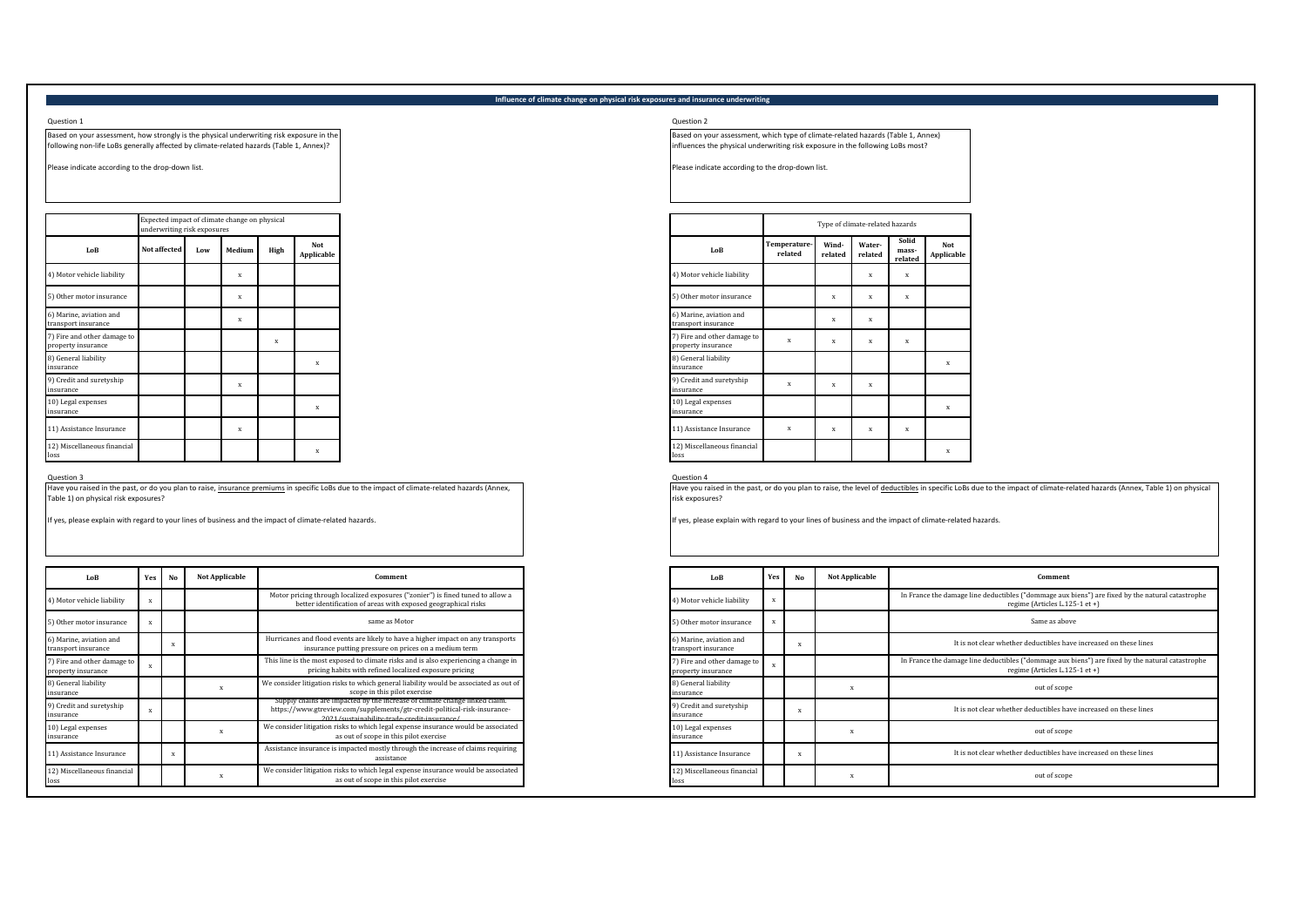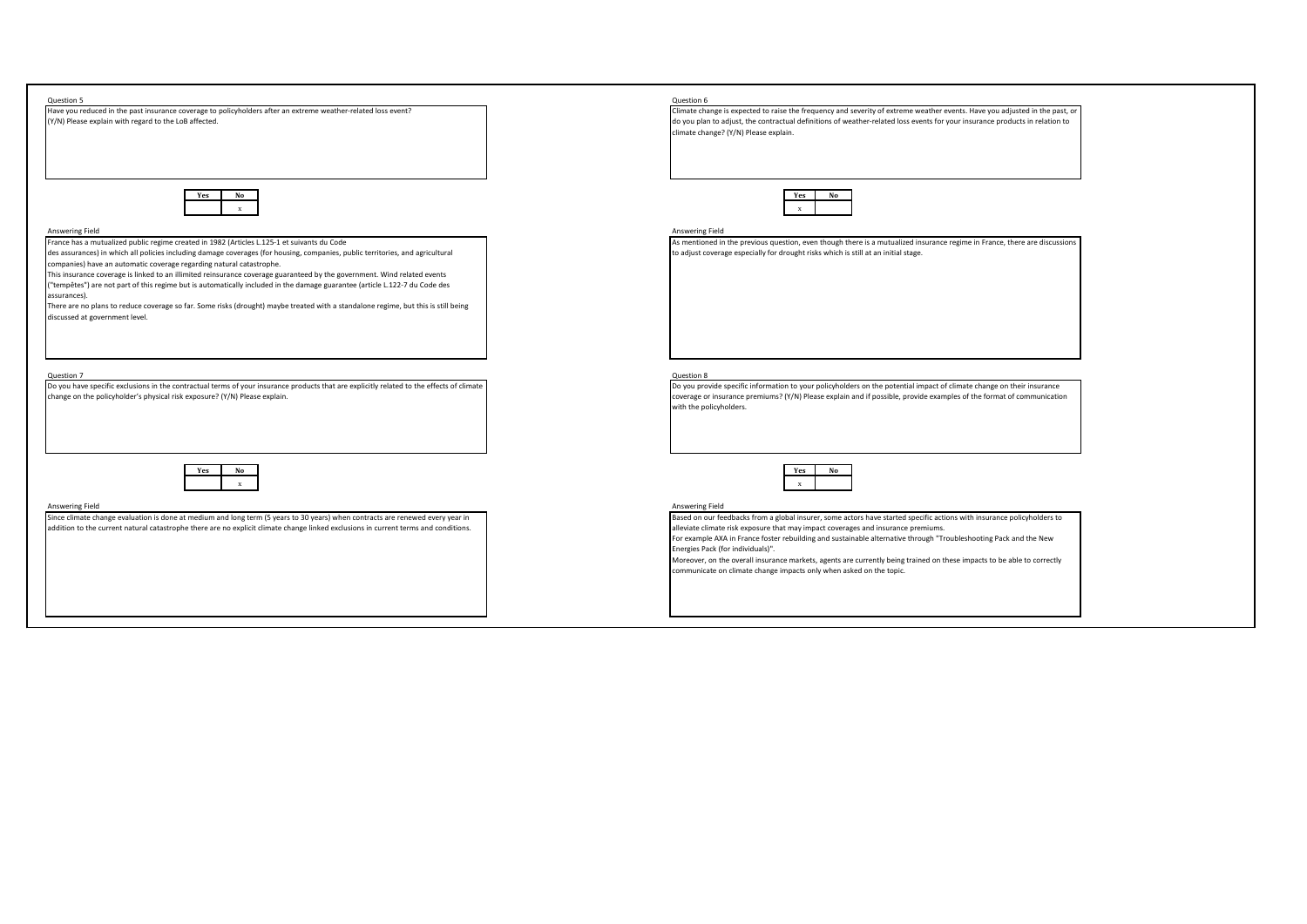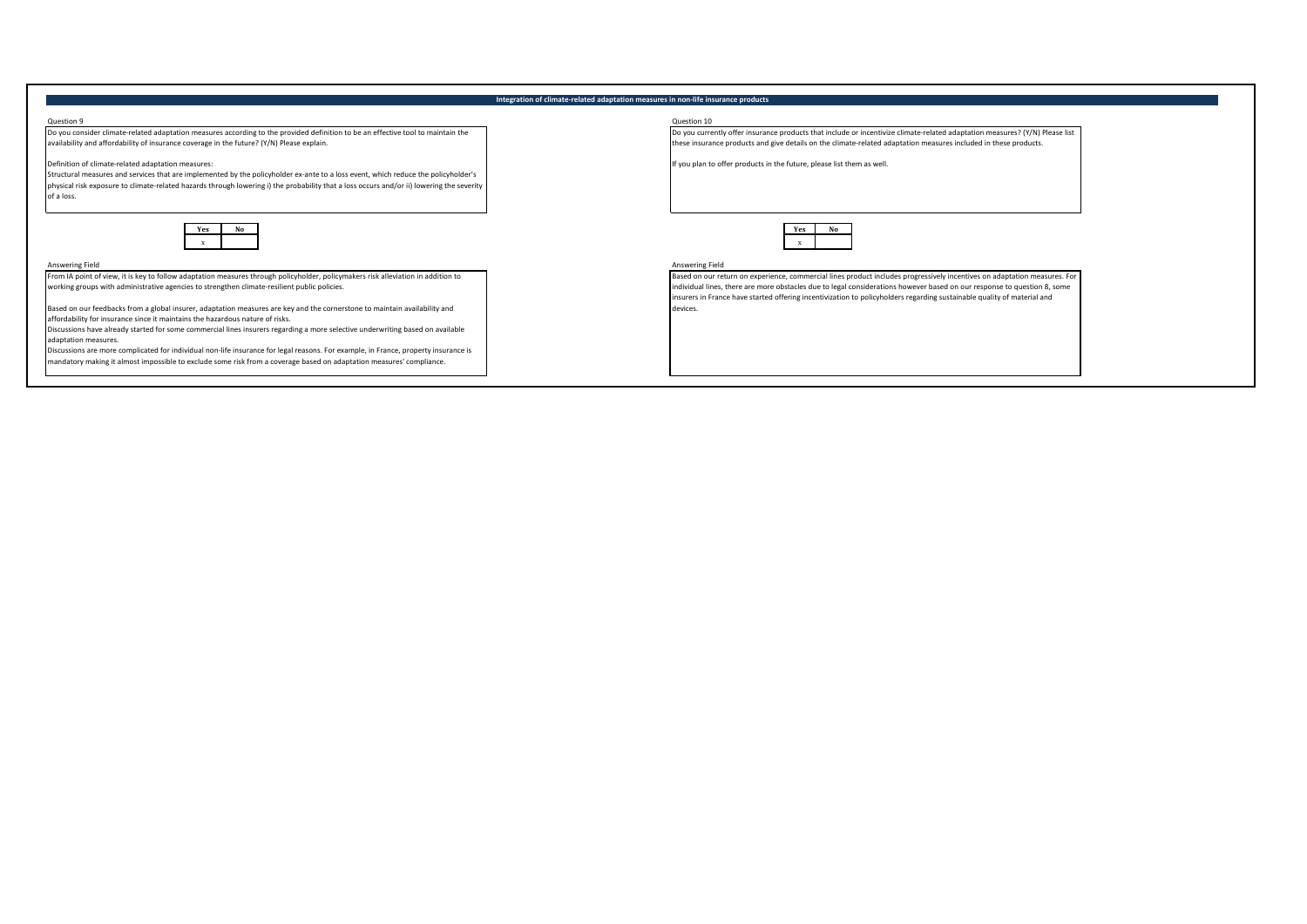## **Underwriting effects of climate-related adaptation measures**

Question 11 Question 12 What is the estimated level of risk reduction due to climate-related adaptation measures in your insurance products?

Please give quantitative examples of the risk reduction according to your insurance products as a percentage of the (net) premiums or EUR amounts.

According to a very macro feedback we received from an interviewed company, a 25% increase of adaptation measures through for example vulnerability curves in Nat Cat models could imply a 50% risk reduction in climate exposed areas. Adaptation measures have very localized impacts in terms of total net exposure but with climate change impact, these exposed areas are likely to expand.

Question 13<br>Do you use <u>deductibles</u> as a measure to incentivize policyholders to take up climate-related adaptation measures? (Y/N) Please **computer and a computer of the computer** of the subset of polyou offer explain with regard to your lines of business and, if possible, give quantitative examples of the reduction in the level of deductibles.



In France, deductibles were legally modulated as part of the natural catastrophe regime depending on the localization of the exposure through cities subscription to specific adaptation measure plans (PPRN - plan de prévention des risques naturels) however a recent law passed has cancelled this deductible modularization.

Thanks to the natural catastrophe regime, French insurers do not modularize deductibles depending on adaptation measures. In spite of the current protection regime, 24% of french insurers\* have modified their coverages (premiums and deductibles) over the last 24 months due to 2021 recent natural events (Flood in Belgium and Germany).

\*BAROMÈTRE AMRAE DE L'ENGAGEMENT POUR LE CLIMAT \*BAROMÈTRE AMRAE DE L'ENGAGEMENT POUR LE CLIMAT

What are the estimated costs policyholders have to pay for implementing climate-related adaptation measures suggested in your insurance products?

If possible, please give quantitative examples of the costs/expenses in EUR amounts.

## Answering Field **Answering Field** Answering Field **Answering Field** Answering Field Answering Field Answering Field

The current premium increase estimation in the French market due to climate change is an increase from 130% to 200% according to the 2020 Stress Test exercise. Through the French natural catastrophe regime, French insurance policyholder pay a state-fixed rate of 6% for motor fire and 12% for damage to other goods linked to natural catastrophe, we assume<br>that the cost is embedded in the current loading but there are questions regarding its stability as cli increase on the medium-long term.

Do you offer premium discounts as a measure to incentivize policyholders to take up climate-related adaptation measures? (Y/N) Please explain with regard to your lines of business and, if possible, give quantitative examples of the premium discounts.



Answering Field Answering Field

So far no insurers offer premium incentives in France regarding adaptation measures. In spite of the current protection regime, 24% of french insurers\* have modified their coverages (premiums and deductible over the last 24 months due to 2021 recent natural events (Flood in Belgium and Germany).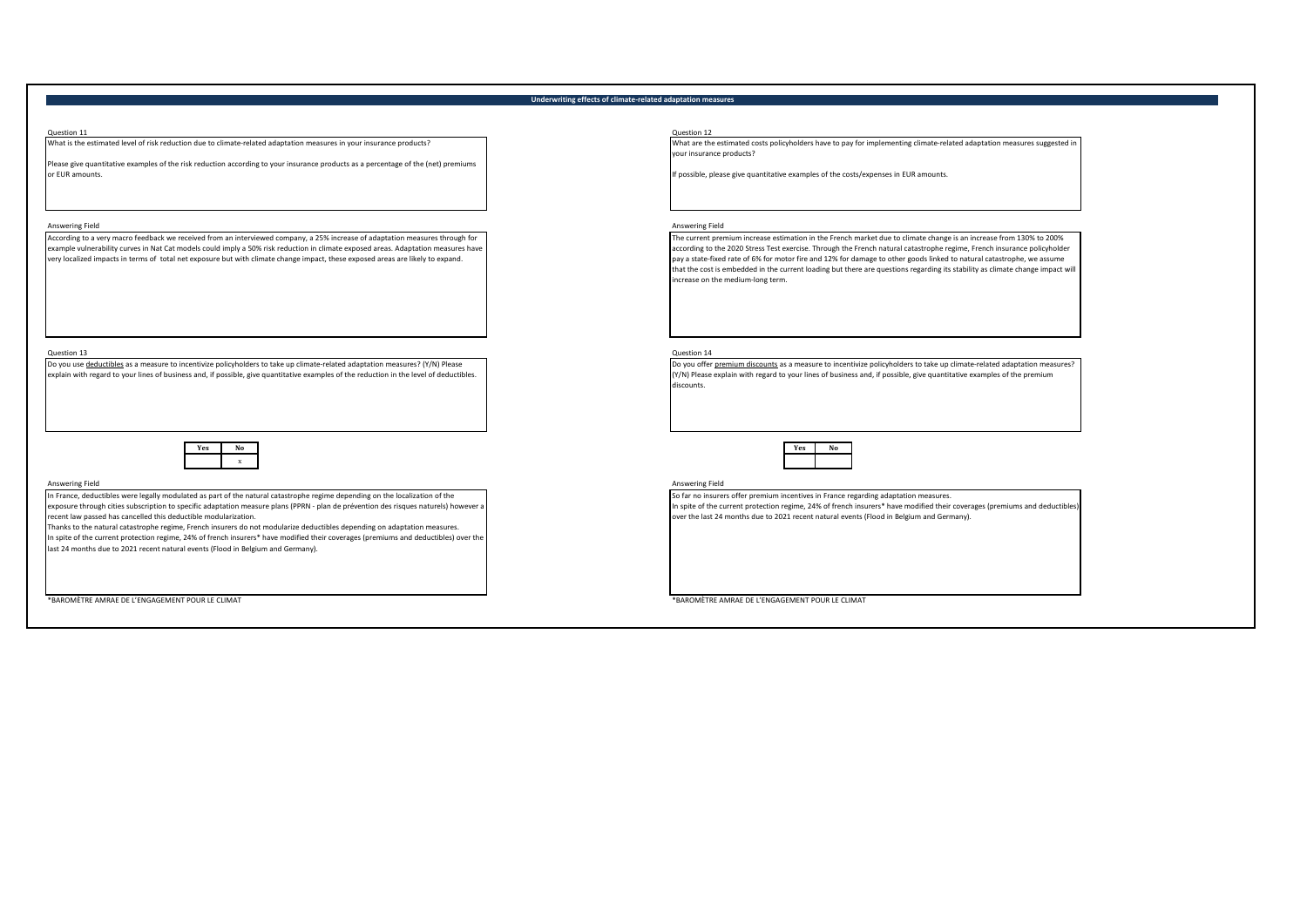Question 15 Question 16 What potential issues (e.g. legal, practical, solvency related…) might prevent the general integration of climate-related adaptation measures in the product design of non-life insurance products? Please explain.

## Answering Field Answering Field

The main potential issues for climate related adaptation measures in the product design of non-life insurance products are mainly linked to legal topics and practical topics.

Legally in the current insurance contracts, in case of a claim, insurers must put the policyholder back to their pre-claim state. As Non Life insurance is mostly indemnity based, any sustainable or green material used for any repair would increase costs for the policyholder, what's more such increase is usually not in the current contracts' terms and conditions.

From a practical standpoint, the feedbacks we received from the French market show that data quality is a key obstacle to efficient integrate adaptation measures in product design for pricing and for exposure management. Consequently, vulnerability information currently lacks accuracy and granularity. This may create biases in climate change impacts estimations / quantification. - From a solvency standpoint, an undertaking designing more climate change-adapted products would be positively impacted since the reserve and Nat Cat SCR would be reduced as less provisions would be needed since claims' severity would be reduced. However, the Gross Written Premium volume could be impacted as insurance would be less affordable.

To conclude, the current practice is based on like-for-like repairing. Undertaking are committed to sustainability development goals (UNEP-FI, PSI for example) creating a push for changes in the indemnity practices which could accelerate the integration of adaptation measures in products design.

Do you consider public climate-related adaptation measures (e.g. dikes against flood risk) as essential to continue your insurance business in the future? (Y/N) Please explain with regard to your lines of business and, if possible, give examples of public adaptation measures you consider to be most relevant in that regard.



Adaptation measures directly impact vulnerability curves which are a key module in Natural Catastrophe models\* (along with Hazard modules and Exposure module) therefore it has a direct impact on solvency calculations in addition to business planning calculations.

Adaptation measures impact directly the vulnerability curves (of the underlining exposure). The vulnerability module is a key module in Catastrophe models (along with the Hazard module and the Financial module) therefore it has a direct impact on solvency calculations in addition to business planning calculations.

## Example of adaptation measures:

- Motor vehicle liability: construction and localization of parking spaces regarding floods - Fire and other damage to property insurance: high rise construction (flood), a raise in ground floor elevation (flood), sustainable material construction incentives, energy reduction incentives,...

\*A Catastrophe model is made up of 3 modules: Hazard, Vulnerability and Financial. https://www.air-worldwide.com/models/About-Catastrophe-Modeling/

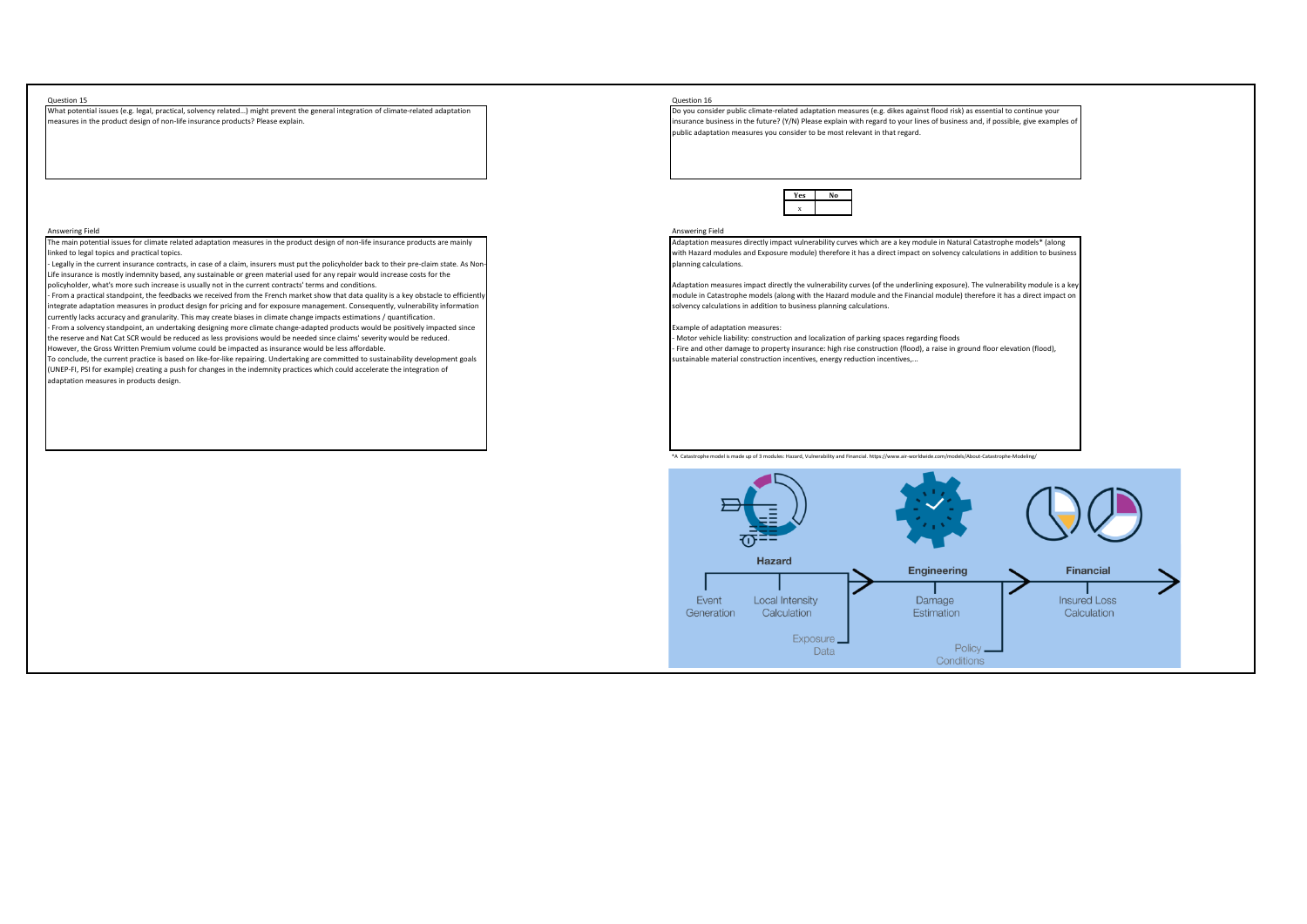## **Prudential treatment of climate-related adaptation measures**

Question 17 Question 18 Do you use Standard Formula, Standard Formula with undertaking-specific parameters (USPs), a Partial Internal Model or a Full Internal Model to calculate solvency capital requirements?

- Please indicate according to the drop-down list.

- Please comment on the line of business covered by USPs and risks covered by internal models, if relevant.

Answering Field

-<br>Ill Internal Mode

Our answer pertains to a company we have interrogated which is fully using Full Internal Model for all lines of business.

Question 19 Question 20 The amended Article 260 of the Commission Delegated Regulation (EU) 2021/1256 and Article 29 of the Commission Delegated Regulation (EU) 2015/35 require to take environmental developments for the calculation of the Best Estimate into account.

In how far do you take account of climate change and climate change assumptions (e.g. time horizon, frequency and severity of extreme weather events) in the Best Estimate calculation? Please explain.

Our answer pertains to a company we have interrogated on this topic. Their feedback is that climate change is not explicitly taken into account in their Non-Life Best Estimate calculation since lines exposed to climate change usually have a short to medium term claims' development pattern.

In rare cases, it is taken implicitly through an additional complementary reserve (mostly on top of the IBNR claims provision and on top of the UPR premium provision) on future premium for longer duration provisions with the limitations due to the boundaries of contracts.

Do you consider the claim equalization reserve as a tool to mitigate the impact of climate change on the physical underwriting risk exposure in your lines of business? (Y/N) Please explain.



## Answering Field (Comments) **Answering Field** (Comments)

In France the equalization reserve provision aims at absorbing potential future claims distribution volatility. It is usually ncreased during good development years to absorb bad development years.

Therefore, equalization provision could be used to mitigate climate change as the speed of the increase in severity and

frequency is accelerating.

This provision should be assessed every 5 to 10 years with a forward-looking approach as it should be aligned with climate evolutions time horizons.

What is the average time period for claim settlements in those lines of business you consider most affected by climate change and does this time period affect your consideration of climate change in the calculation of the Best Estimate? Please explain.

## Answering Field Answering Field

The line of business that is mainly exposed to climate change is the fire line which has a 1-to-3 year duration in terms of claims payment pattern. This duration corresponds to a short-term view from a climate change time horizon standpoint. This description of current vs. 5-10 years impact by perils is described in the latest EIOPA publication on the ORSA consultation (https://www.eiopa.europa.eu/media/news/eiopa-consults-application-guidance-climate-change-riskscenarios-orsa\_en) on page 83.